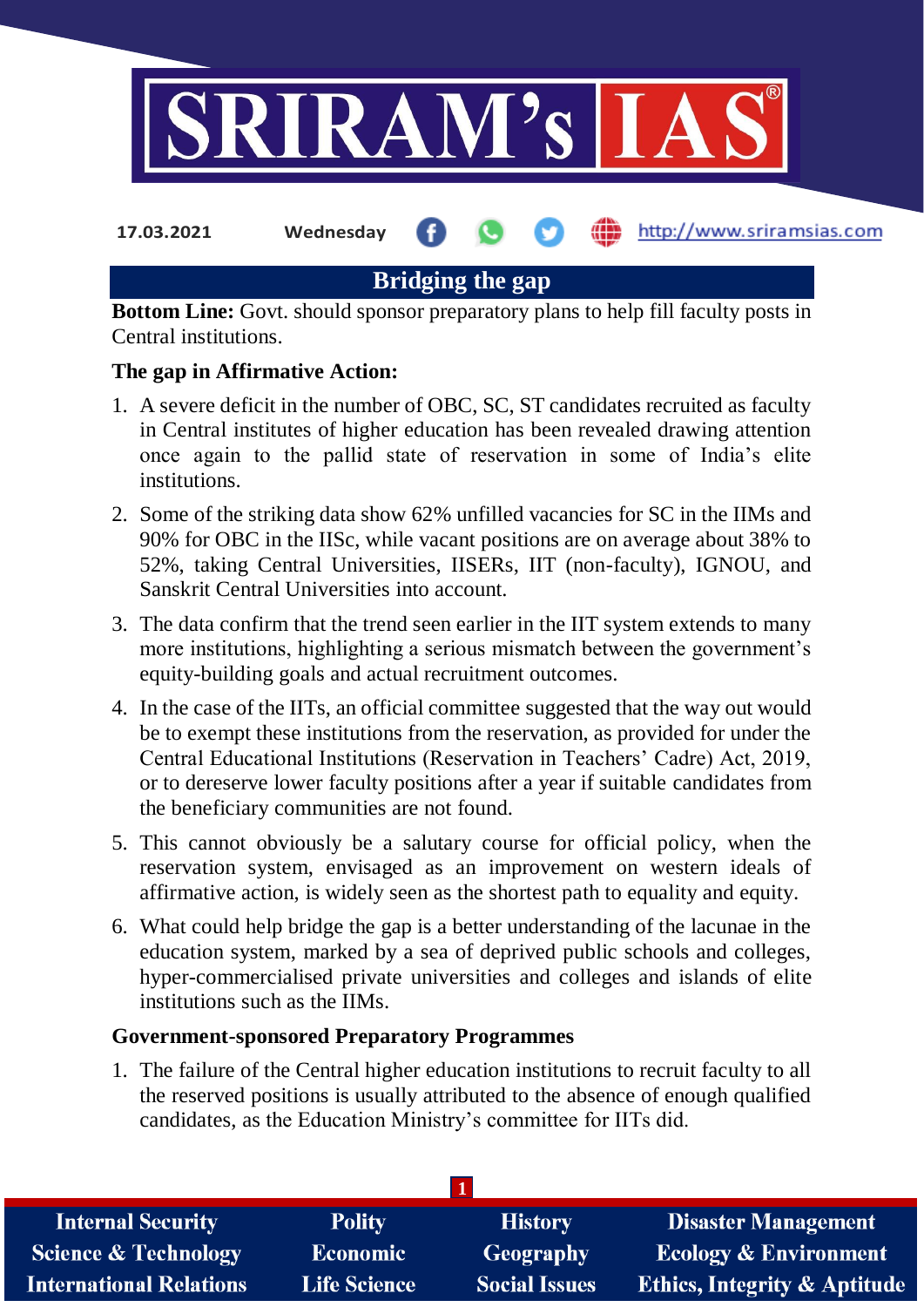

- http://www.sriramsias.com **17.03.2021 Wednesday**
- 2. One of the forward-looking remedial measures suggested by the panel was to start government-sponsored preparatory programmes, which would both equip aspiring faculty, and create a pool of research talent.
- 3. This has merit in the context of management, science and other disciplines, and in the short term, could help qualified individuals overcome the deficiencies of their preparatory years.
- 4. Such courses would also make these institutions of higher learning more socially responsive, meeting the goal of addressing the historical deprivation of communities based on caste.
- 5. Yet, there are larger questions that need answers, and which continue to be agitated in courts. One of them is whether there should not be even greater attention devoted to the most marginalised within the reserved categories, such as SC since trickle-down quota benefits for them are scarce.
- 6. The egalitarian answer would be to continue expanding the pie of opportunity in the public realm, through ever greater funding of quality universal education at all levels and aiding the deprived through affirmative action on the road to equality.

## **We need to urgently invest in public health**

## **Healthcare and public health**

- 1. While the health-care capability in India ranks among the world's best, it is a different story when it comes to public health. We need to distinguish between the two.
- 2. Healthcare refers to the transaction between one caregiver and one sick person at a time – hence the client is the sick person and therapy is the mainstay.
- 3. For public health, the client is the community at large and the goal is disease prevention and control. Disease control is the deliberate, intervention-based and quantified reduction of disease burden. It has to be data-driven.
- 4. Data are required on baseline disease burden and real-time monitoring to track the control trajectory of all the highly prevalent infectious diseases.

| <b>Internal Security</b>        | <b>Polity</b>       | <b>History</b>       | <b>Disaster Management</b>              |  |  |
|---------------------------------|---------------------|----------------------|-----------------------------------------|--|--|
| <b>Science &amp; Technology</b> | <b>Economic</b>     | Geography            | <b>Ecology &amp; Environment</b>        |  |  |
| <b>International Relations</b>  | <b>Life Science</b> | <b>Social Issues</b> | <b>Ethics, Integrity &amp; Aptitude</b> |  |  |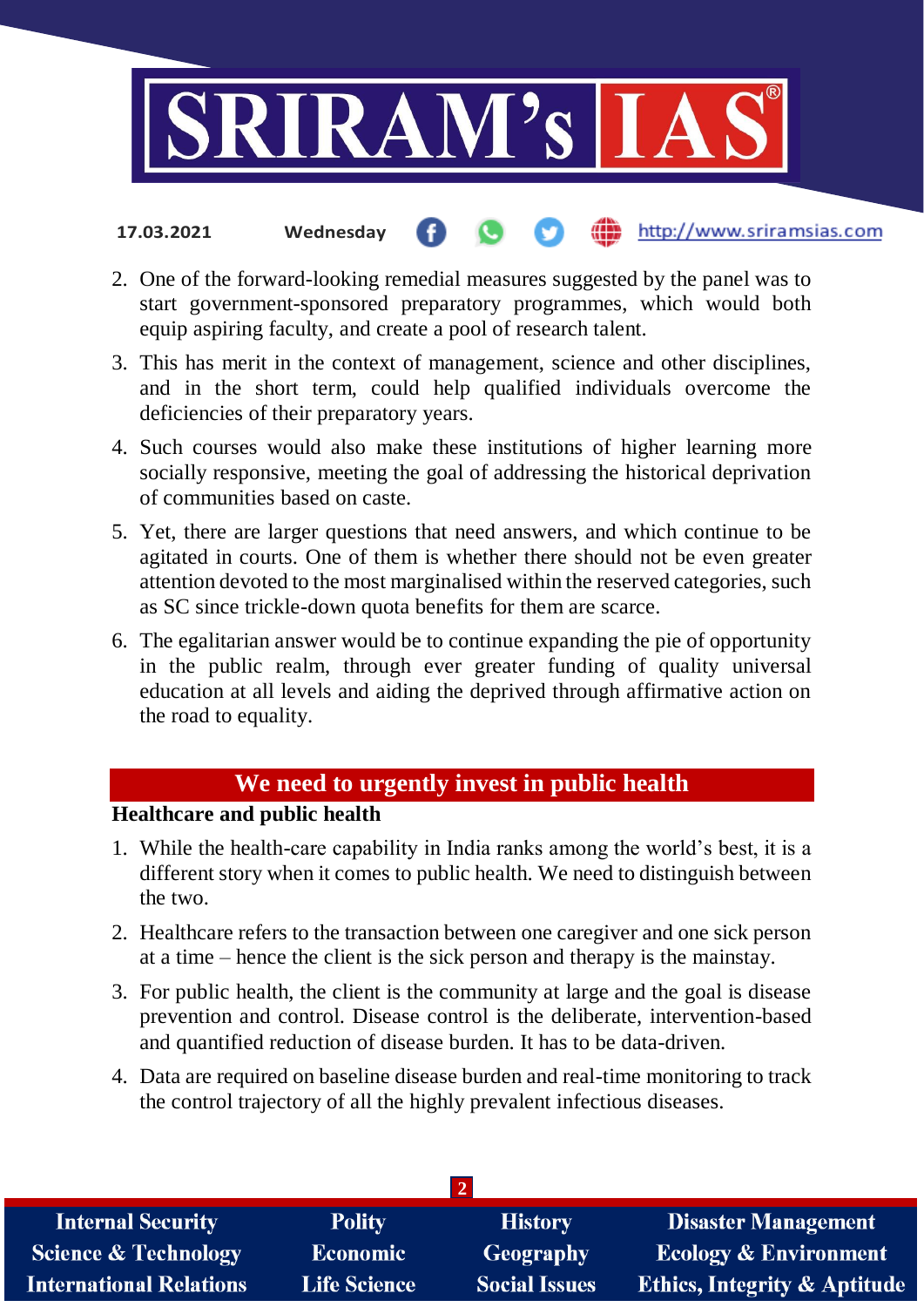

- http://www.sriramsias.com **17.03.2021 Wednesday**
- 5. Reliable data must be collected from all sources including every healthcare provider, for monitoring disease burden by diagnosis and outcomes; for this exercise, the total population is the denominator.

### **Experience of Polio and HIV**

- 1. Data collection for HIV control is sample-based, under the unique Indian design of sentinel surveillance, established in 1986 and still continuing. It shows only the time trend of declining infection prevalence.
- 2. Counting of acute flaccid paralysis (AFP) and laboratory tests for polioviruses (including molecular methods distinguishing wild from vaccine viruses) were crucial for polio elimination in India.
- 3. The commonality between HIV/AIDS and polio programmes is the availability of denominator-based data. The denominator for polio elimination is the national total under-five population. So, we knew the total disease burden. And when it reached zero, we knew polio was eliminated.

### **Covering all diseases under data monitoring**

Our health management does not have a way of prospectively collecting data on all diseases and deaths by diagnosis. That is precisely the task of public health. In short, we do not have a comprehensive and quantified profile of any disease in the entire population, including those under vertical programmes — tuberculosis, malaria, leprosy, AIDS.

### **Social vaccination**

- 1. For COVID-19, there are non-pharmacological preventive interventions face masks, hand hygiene, physical distancing — and pharmacological prevention by vaccination.
- 2. Where we fell short is timely and comprehensive public education with authoritative and authentic information communicated effectively to the public for self-motivated behaviour modification.
- 3. In other words, a 'social vaccine'. Social vaccination is another function of public health.

| <b>Internal Security</b>        | <b>Polity</b>       | <b>History</b>       | <b>Disaster Management</b>              |  |  |  |
|---------------------------------|---------------------|----------------------|-----------------------------------------|--|--|--|
| <b>Science &amp; Technology</b> | <b>Economic</b>     | Geography            | <b>Ecology &amp; Environment</b>        |  |  |  |
| <b>International Relations</b>  | <b>Life Science</b> | <b>Social Issues</b> | <b>Ethics, Integrity &amp; Aptitude</b> |  |  |  |